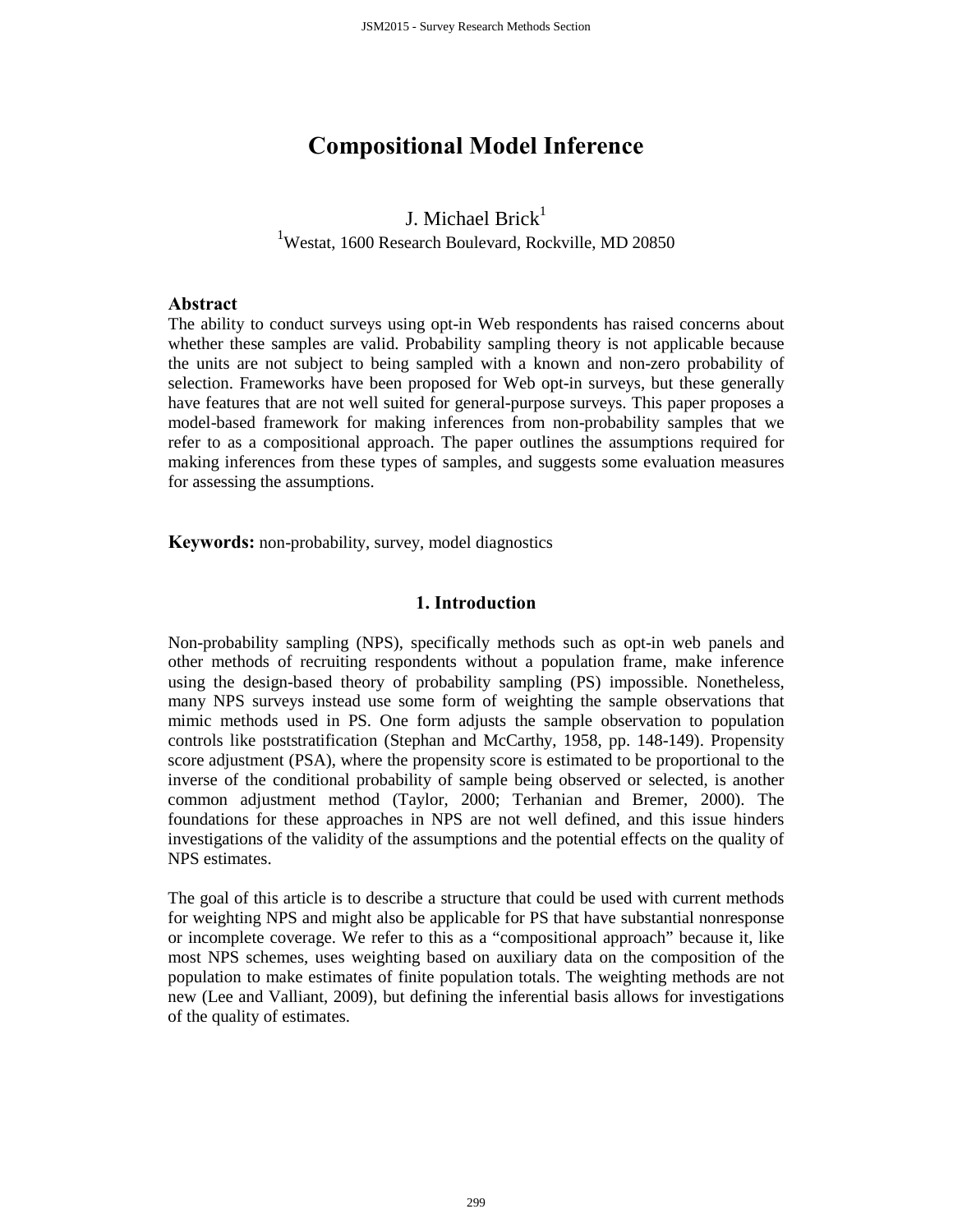#### **2. Poststratification and Inverse Probability Weighting**

Poststratification and PSA have different origins and bases. Poststratification creates weights so that the weighted sums of the sample observations match known population totals. Let *s* denote the set of responding units. The poststratified weights for an equal probability sample, and as applied in most NPS, are  $w_{ps,g} = N_g n_g^{-1}$  for all  $k \in s_g$ , where *g* denotes one of the *G* non-overlapping and exhaustive groups or poststrata,  $N_g$  is the number of population units, and  $n<sub>g</sub>$  is the number of responding units in *g*. Raking or iterative proportional fitting is a multidimensional extension that controls the weighted sample sums so that they match on more than one dimension simultaneously (Brackstone and Rao, 1979).

When poststratification is used for NPS, the implicit outcome model is  $E_0 y_k = \mu + \alpha_g = \mu_g$  for all  $k \in s_g$ ,  $g=1,...,G$  (Wu and Sitter, 2001). Under this model, the estimated total

$$
\hat{\mathbf{y}}_{ps} = \sum\nolimits_{k \in s} w_{ps,k} \mathbf{y}_k = \sum\nolimits_{k \in s_g} N_g \overline{\mathbf{y}}_g \tag{1}
$$

is unbiased for the population total, *Y*. With two or more dimensions, the model assumes no interactions and is  $E_0 y_k = \mu + \alpha_g + \beta_h$ , for all  $k \in s_g \cap s_h$ , where  $\alpha_g$  and  $\beta_h$  are the main effect of two dimensions with  $h=1,...H$  ( $\sum_{k \in s_g} \alpha_k = \sum_{k \in s_h} \beta_k = 0$ ).

PSA was developed for causal analysis of observational studies to reduce selection bias due to differences between treated and control or untreated cases (Rosenbaum and Rubin, 1983). In this setting, the propensity is the conditional probability of being sampled for treatment given a set of covariates. PSA is also used in PS to reduce nonresponse bias. Inverse probability or propensity weighting (IPW) has also been used in observational studies to reduce selection bias (Robins, Rotnitzky, and Zhao, 1994). Lee (2006) and Lee and Valliant (2009) describe IPW for NPS that relies on a reference sample derived from a PS or census. We follow their approach.

As in casual analysis, we assume there are two potential outcomes that are response to the NPS: Web sample (denoted  $r_1$ ) and response to the reference sample  $(r_0)$ . The propensity is the conditional probability of observation *k* is from the NPS given a set of covariates, *Z* that are measured in both samples,  $\pi_{Z_{\ell}} = \Pr(R_{k} = 1 | \mathbf{Z})$  where  $R_{k} = 1$  if k is from the NPS and  $R_k = 0$  if it is from the reference sample. The inverse of the estimated propensity for a particular observation from a NPS are used like a Horvitz-Thompson (1952) weight to produce estimates.

Lee (2006) estimates the propensity by combining the observations from the NPS and PS, and running a logistic regression model with the common variables to predict response from the NPS. The combined sample is then categorized into classes or cells and the "propensity" is estimated computed as the estimated proportion of reference sample in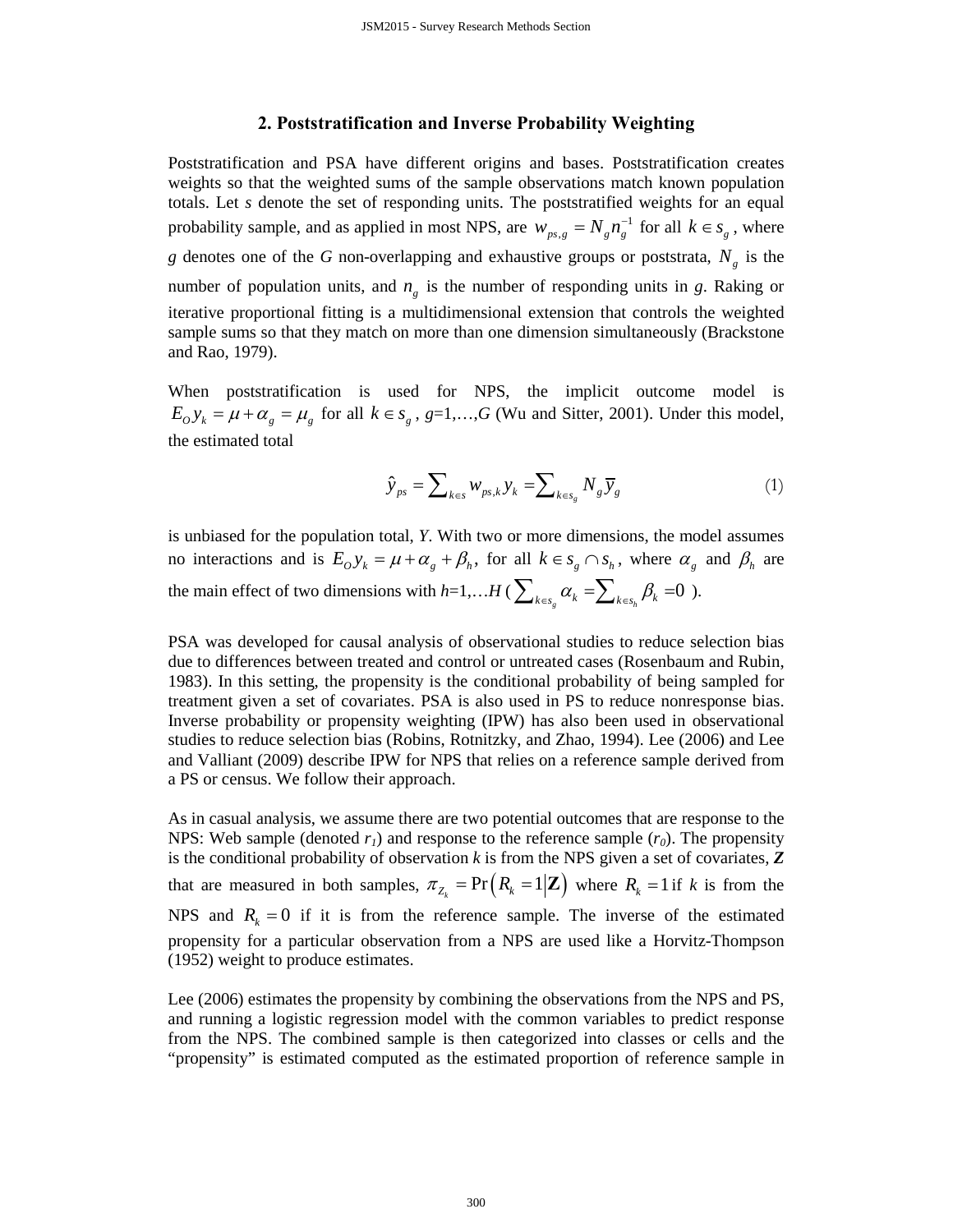each cell,  $\hat{\pi}_{z_i} = \frac{N_c}{N}$ ,  $\hat{\tau}_{Z_k} = \frac{\hat{N}}{N}$  $c, ps$   $n_{nps}$ *Z* ps  $\mathbf{r}_{c,nps}$  $\widetilde{N}_{c}$ <sub>ns</sub> n  $\hat{\pi}_{Z_k} = \frac{\sum_{c, ps}^{R} \dots_{nps}}{N_{ps}}$  for all  $k \in s_g$  where the first term is the estimated

proportion in class *c* from the PS and the second factor is the inverse of the observed proportion in class *c* from the NPS ( $n_{\text{max}}$  is the total NPS sample and  $n_{\text{c,max}}$  is the number in class *c*). The inverse of the estimated propensity for a cell scaled to the population total is the IPW weight for observations from that cell. Estimates from the NPS produced with

$$
w_{ipw,k} = \hat{\pi}_{\mathbf{Z}_k}^{-1} \frac{N}{n_{nps}}.
$$

To estimate the propensity for NPS, the standard assumptions described by Rosenbaum and Rubin (1983) apply. Specifically, a key assumption is strong ignorablity which includes the condition  $0 < \pi_{\mathbb{Z}_p} \leq 1$  for all *k* and  $(r_0, r_1) \perp R | \mathbb{Z}$ ). These assumptions imply  $E_M ( R_k | \mathbf{Z} ) = \pi_{\mathbf{Z}}$ . In addition, for each class *c* the PS sample must be large enough so that  $\frac{\hat{N}_{c,ps}}{N}$ *ps N*  $\frac{C_{\cdot}ps}{N_{\cdot}p_s}$  is estimated reliably and the NPS must be large enough for estimating *nps n* reliably.

, *c nps n*

The IPW estimator of the population total is

$$
\hat{\mathbf{y}}_{ipw} = \sum_{k \in s} w_{ipw,k} \mathbf{y}_k. \tag{2}
$$

This estimator is unbiased and consistent when the propensities are accurately estimated and the model assumptions hold.

#### **2.1 Compositional Model**

The compositional approach is related to both calibration weighting (Deville, Särndal, and Sautory, 1993) and augmented inverse probability weighting (AIPW) (Rotnitzky, Robins, and Scharfstein, 1998). Like doubly robust estimators, the estimator is approximately unbiased and consistent if either the outcome or missingness model holds. It is possible neither model may be appropriate for some variables in NPS, but the estimator may still reduce biases by accounting for more auxiliary data than is possible under either model alone.

The missingness and poststratification outcome models are:

$$
E_M(R_k|\mathbf{Z}) = \pi_{\mathbf{Z}_k} \text{, and} \tag{3}
$$

$$
E_o y_k = \mu + \alpha_g + \beta_h, \tag{4}
$$

where the two-dimensional outcome model is given for ease of presentation. We assume that raking dimensions are constructed so that raking converges.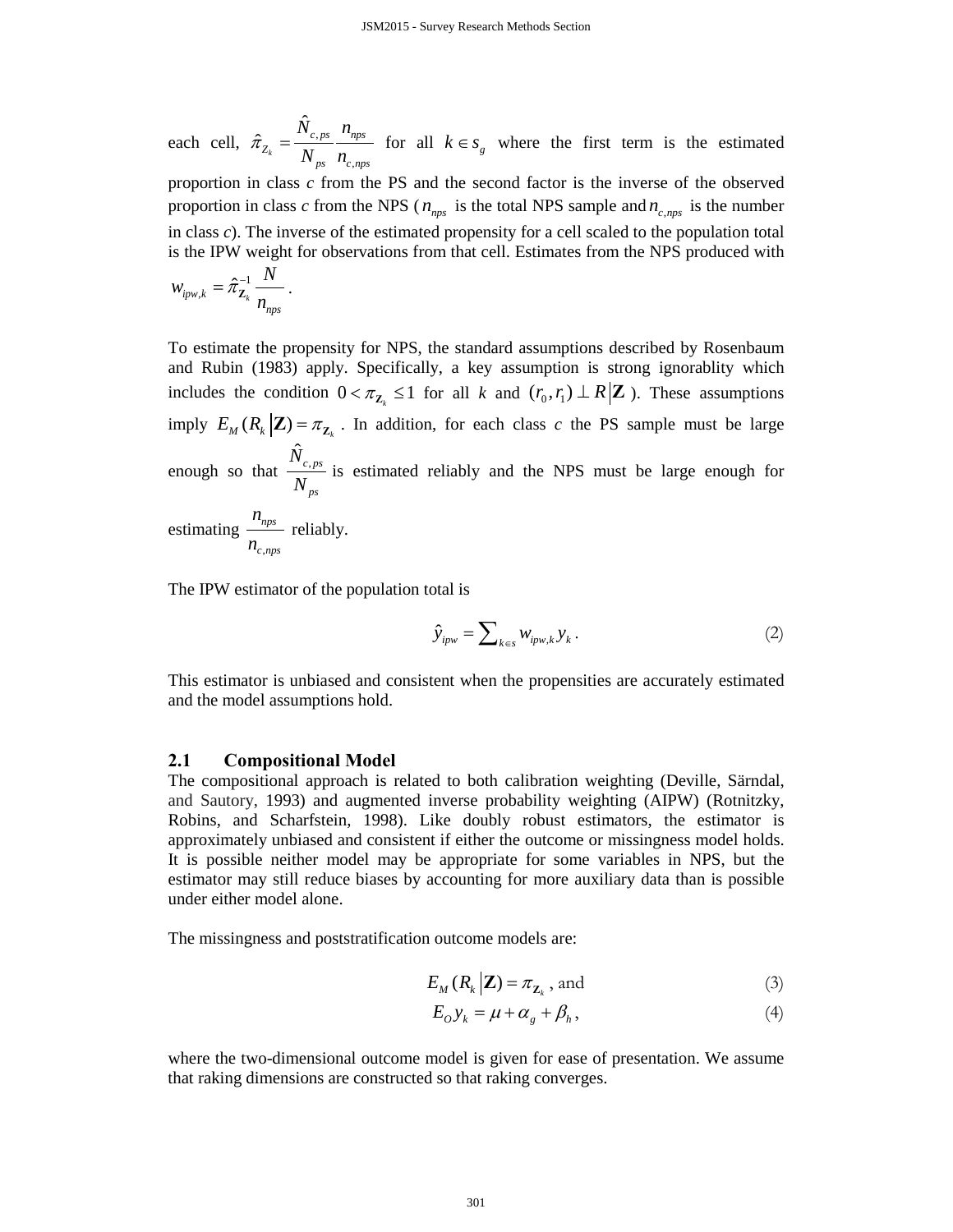The compositional approach first estimates a propensity and that is converted to a weight as described above,  $w_{ipw,k} = e^{-1}_{\mathbf{Z}_k}$  and these weights are scaled to the known population total,  $\sum_{k \in S} w_{ipw,k} = N$  for convenience. The second step adjusts the IPW weights to known control totals of the population, in addition to *N*. The properties of these weights, *wk*, are:

- 1)  $w_k > 0 \ \forall \ k \in \mathcal{S}$
- 2)  $\sum_{k \in S} w_k \delta_k = \mathbf{N}$ , where  $\delta_k$  is a *px1* vector of 0 and 1's indicating group membership, and **N** is a *px*1 vector of population counts of units in the groups.
- 3) Estimates of totals are linear in the weights,  $\hat{y}_{com} = \sum_{k \in S} w_k y_k$ . Other estimators considered are functions of weighted totals.
- 4) The estimates are approximately unbiased and consistent if either model *M* or *O* holds.

The first three properties follow directly from the construction of the weights. Suppose the outcome model for poststratification holds, then

$$
E_O \hat{y}_{com} = \sum_g \sum_{k \in s_g} N_g \frac{w_{ipw,k}}{\sum_{k \in s_g} w_{ipw,k}} E_O y_k = \sum_g N_g (\mu + \alpha_g) = Y.
$$

Consistency when either model holds follows from the WLLN.

For the one-dimensional case, the outcome model is  $E_0 y_k = \mu_g$  for all  $k \in s_g$ ; the missingness model is  $E_M(R_k | \mathbf{Z}_k) = \pi_{\mathbf{Z}_k}$ . The compositional restriction involves  $\mathbf{\delta}_k$ , a  $Gx1$  vector where all entries are 0 except it is 1when unit  $k$  is in the poststratum or group and  $N = (N_1, N_2, \ldots, N_G)'$  is the *Gx1* vector of the number of population units in the postrata ( $\sum_{g=1}^{G}$  $\sum_{g=1}^{G} N_g = N$ ). The poststratified weight is  $w_k = N_g \hat{N}_{ipw,g}^{-1} w_{ipw,k}$  for unit *k* in poststratum *g*, where  $\hat{N}_{ipw,g}^{-1} = \sum_{k \in s_g} w_{ipw,k}$ . The estimated compositional total,

$$
\hat{y}_{com} = \sum_{g} \sum_{k \in s_g} \frac{N_g}{\hat{N}_{ipw,g}} w_{ipw,k} y_k = \sum_{g} \frac{N_g}{\hat{N}_{ipw,g}} \tilde{y}_g, \qquad (5)
$$

where  $\tilde{y}_g = \sum_{k \in s_g} w_{ipw,k} y_k$ 

For the two-dimensional case, the outcome model is  $E_0 y_k = \mu + \alpha_g + \beta_h$  for all  $k \in s_g$ and  $k \in s_h$ . Now  $\delta_k$  is a vector where the first G entries are 0 except it is 1when unit k is in the  $g<sup>th</sup>$  group of dimension one and the last *H* entries are constructed the same way for the dimension two variable, with  $p = G + H$ . The vector of population totals is  $N = (N_{g1}, N_{g2}, ... N_{gG}, N_{h1}, N_{h2}, ... N_{hH})'$  and  $\sum_{i=1}^{G} N_{gi} = \sum_{i=1}^{H} N_{gi}$  $G_{\mathbf{v},\mathbf{v}}$   $\mathbf{\nabla}^H$  $\sum_{i=1}^{G} N_{gi} = \sum_{i=1}^{H} N_{hi} = N$  . The compositional weights are the raked IPW weights, which can be written as the IPW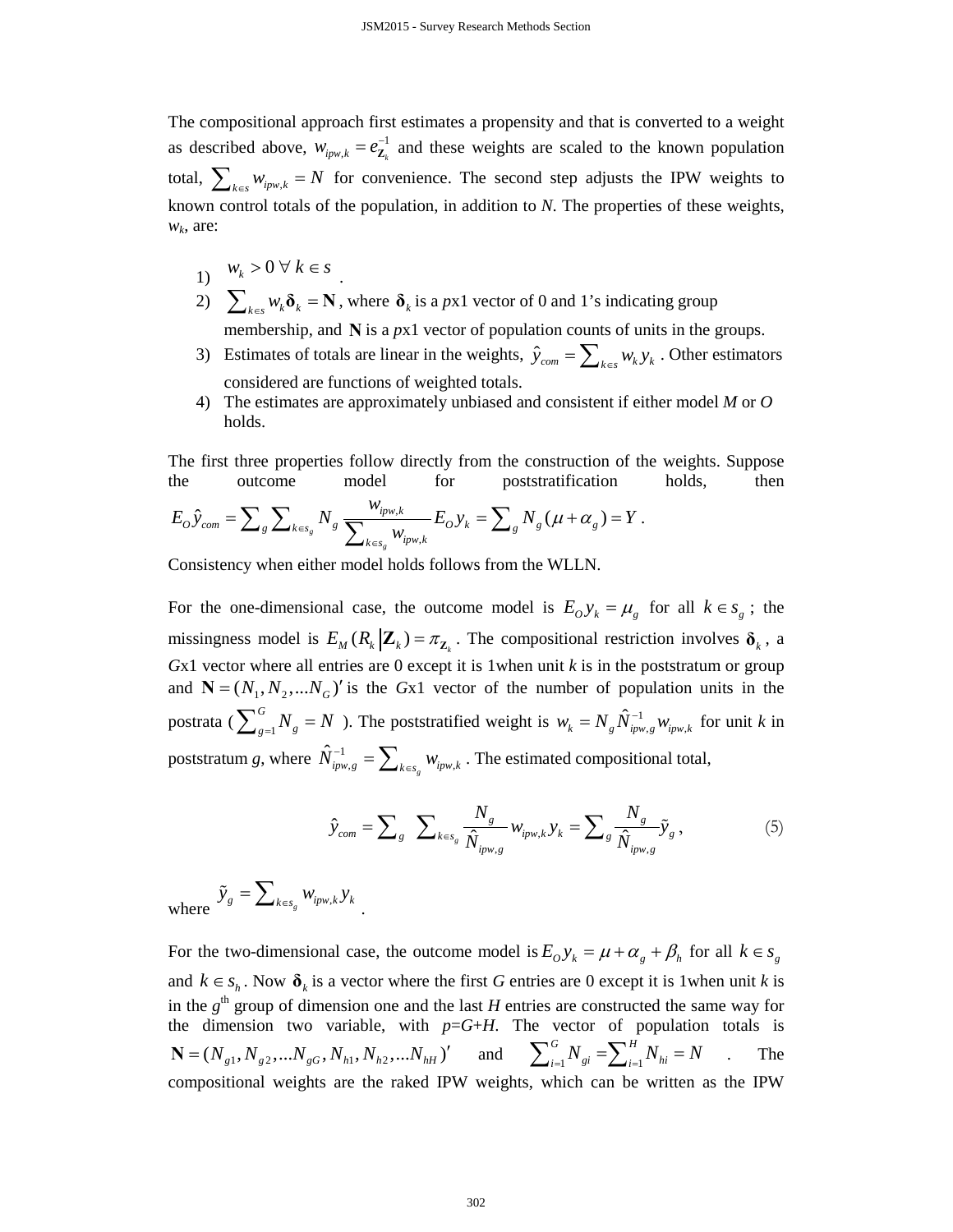weights multiplied by row and column factors ( $w_k = \hat{\alpha}_g \hat{\beta}_h w_{ipw,k}$ ,  $\forall k \in s_g \cap s_h$ ). See Deville, Särndal, and Sautory (1993). The estimator is

$$
\hat{y}_{com} = \sum_{g} \sum_{h} \sum_{k \in s_{g} \cap s_{h}} w_{ipw,k} \hat{\alpha}_{g} \hat{\beta}_{h} y_{k} = \sum_{g} \sum_{h} \hat{\alpha}_{g} \hat{\beta}_{h} \tilde{y}_{gh} ,
$$
 (6)

where  $\tilde{y}_{gh} = \sum_{k \in s_g \cap s_h} w_{ipw,k} y_k$ 

While similarities of the compositional approach to calibration are obvious, the relationship to AIPW is also strong. The fitted value for observation  $k \in s<sub>g</sub>$  under the poststratification model is  $\bar{y}_{ipw,g} = \hat{N}_{ipw,g}^{-1} \tilde{y}_g$ , and the compositional estimator can be written as

$$
\hat{y}_{com} = \sum_{k \in s} w_k y_k = \sum_{g} \sum_{k \in s_g} w_k (y_k - \overline{y}_{ipw,g}) + \sum_{g} \sum_{k \in s_g} w_k \overline{y}_{ipw,g} . \quad (7)
$$

This is a weighted combination of the residual,  $(y_k - \overline{y}_{i p w, g})$ , and the fitted estimate. Thus, the compositional estimator corresponds to the construction of the AIPW estimator as a weighted sum of residuals and fitted values (Robins, Sued, Lei-Gomez, and Rotnitzky, 2007).

### **2.2 Variance Structure**

The approach thus far is a mean model, and to complete the model specification, a variance structure is needed. We assume a population structure with clustering generates the data. The specifics depend on the data collection mechanism. Assume clusters exist and that observations within a cluster may be correlated, but those in different clusters are independent. Redefine the sample observations as  $y_{ck}$  for observation *k* in cluster *c* for  $c=1,\ldots,C$ . If both the number of clusters and the number of observations per cluster are relatively large but the overall proportion of the population observed is small, an ultimate cluster variance estimation technique such as used in PS could be applied. We employ resampling methods to capture the variability associated with the multiple steps.

With *C* clusters, define the jackknife variance estimator of the population total using standard delete-one cluster jackknife. The replicate weights are created as follows:

- 1) Replicate IPW weights are computed by estimating propensity weights *C* times, where the sample observations from the  $r<sup>th</sup>$  cluster are dropped in the logistic regression for  $r=1,\ldots,C$ . The  $r<sup>th</sup>$  replicate IPW weight for sample unit *k* is the inverse of the propensity score scaled to *N*, say  $w_{ipw,k}^{(r)}$  if  $k \notin r$  and  $w_{ipw,k}^{(r)} = 0$  if  $k \in r$ .
- 2) These weights are poststratified or raked to match the compositional population totals. For example, with poststratification the  $r<sup>th</sup>$  replicate weight is

$$
w_k^{(r)} = \frac{N_g}{\hat{N}_{ipw,g}^{(r)}} w_{ipw,k}^{(r)}
$$
 for  $k \in s_g$  where  $\hat{N}_{ipw,g}^{(r)} = \sum_{k \in s_g} w_{ipw,k}^{(r)}$ .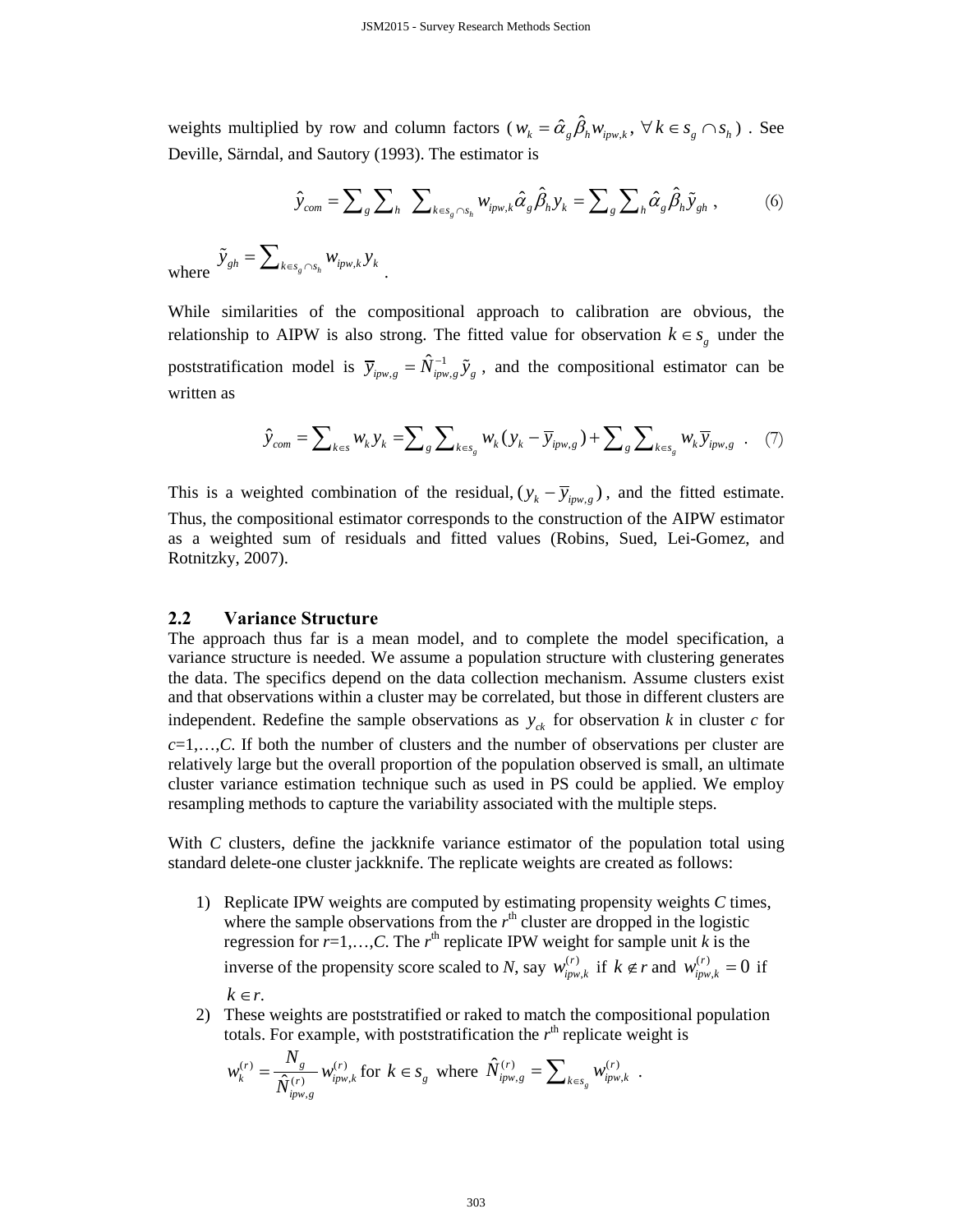3) Replicate estimates are

$$
\hat{y}_{com}^{(r)} = \sum_{k \in s} w_k^{(r)} y_k \t{,} \t(8)
$$

and the estimator of the variance of  $\hat{y}_{com}$  is

$$
v(\hat{y}_{com}) = \frac{C-1}{C} \sum_{r=1}^{C} \left(\hat{y}_{com}^{(r)} - \hat{y}_{com}\right)^2 \tag{9}
$$

With large samples, confidence intervals are based on normal theory approximations. The 95 percent confidence interval is estimated by  $\hat{y}_{com} \pm 2\sqrt{v(\hat{y}_{com})}$ . The compositional estimator is unbiased and consistent when the model assumptions hold.

#### **3. Case Study**

A collaboration between Pew Research Center, SurveyMonkey, and Westat led to the development and implementation of a set of coordinated surveys in 2014. Our primary interest here is the online NPS survey administered to the SurveyMonkey Audience panel. Since 2011, more than four million people joined the SurveyMonkey panel, with the only incentive being a 50-cent contribution to a charity of their choice for each survey taken. The survey was conducted from September-October 2014 with 5,301 adult panelists living in the United States.

The reference sample was a PS of adults conducted by Westat at about the same time using mail and an address-based sample. The survey contained many of the same items in the SurveyMonkey instrument. The survey had 2,668 completed interviews and an American Association for Public Opinion Research response rate (RR3) of 29 percent. The mail weights were the product of base weights (inverse of sampling the address and one adult per household) and raked to totals of the adult population using seven raking dimensions based on American Community Survey and National Health Interview Survey estimates.

Four sets of weights were computed for the Web survey using the methods described earlier. The first set of weights raked the unweighted responses to the same seven dimensions used for the mail survey and is denoted as *Raking*. The second set of weights are called *IPW-L* weights, with propensities estimated from a logistic regression that selected significant variables from all the substantive common variables in the mail and Web surveys. Variables used in the raking were excluded. The variables were recoded into dichotomies and four main effects and three interactions were included in the final model. Propensities for the combined set were partitioned into quartiles to create cells for weighting. No raking adjustment was made for the IPW-L weights.

The other two sets of weights followed the two-step compositional approach, with IPW and raking adjustments. The first of these, called *Comp-L*, raked the IPW-L weights to the seven dimensions from the mail survey. The other computed the IPW by forming 16 cells based on 4 binary variables (trust people, trust media, trust public schools, use Internet daily) identified by the nearest neighbor option in the MatchIt software in R (Ho,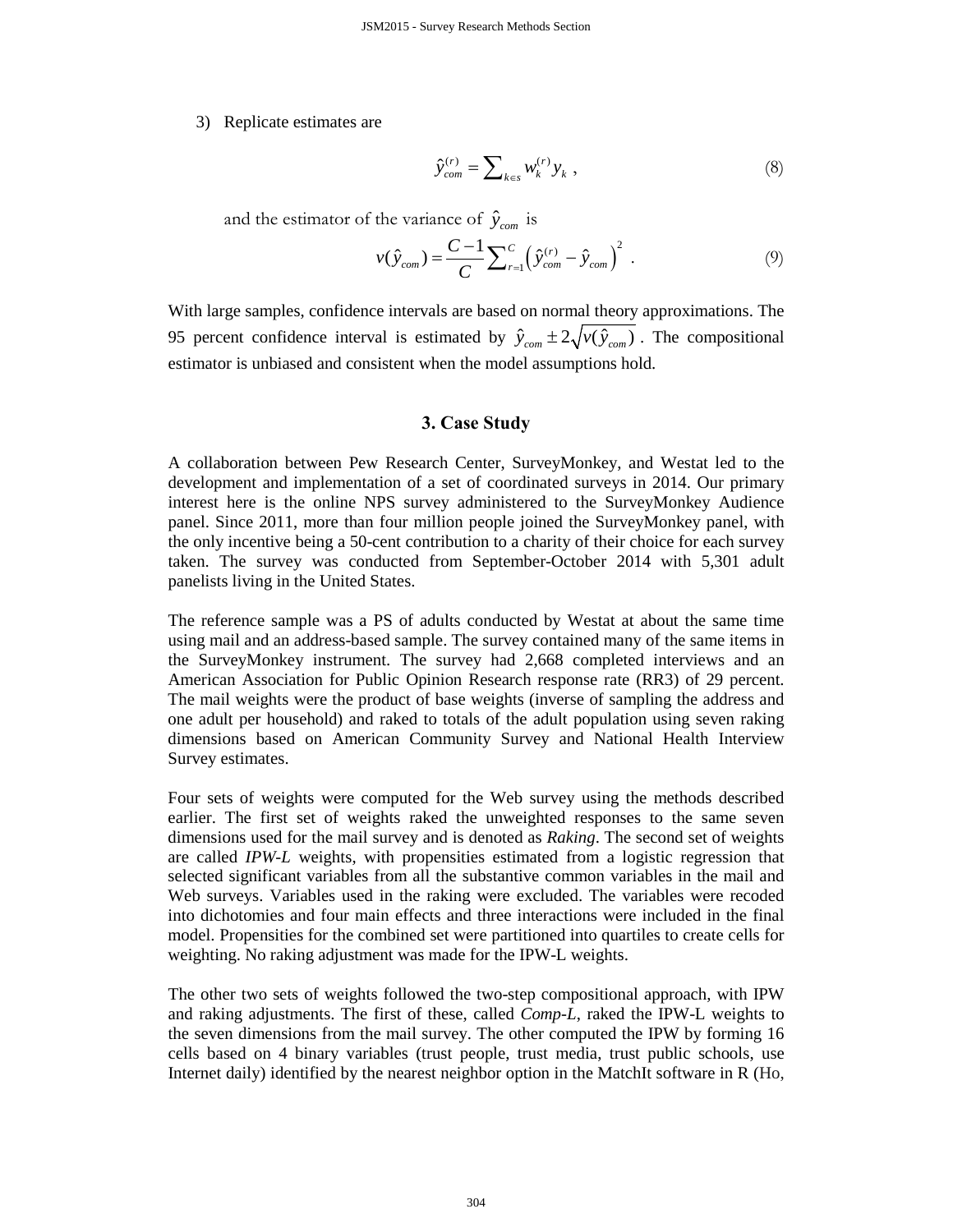Imai, King, and Stuart 2007). These weights were raked to the same seven dimensions. This set of weights is called *Comp-N*.

A jackknife, delete-1 cluster approach is used to compute the variances of the NPS estimates. Clusters are those responses from the same metropolitan statistical area (MSA). Responses from MSAs with less than two respondents are randomly distributed to the clusters. A total of 100 clusters were created, each containing between 14 and 378 responses.

## **3.1 Comparison of NPS Web and Mail Survey Estimates**

We begin by comparing the 34 substantive estimates from the NPS to those from the PS mail survey. Since the mail estimates may be biased due to nonresponse and other errors, the differences are not bias estimates.

The estimates from the mail and Web surveys do not differ dramatically, and there are no major differences between the weighting methods. The median absolute difference between the Web and mail survey were 2.9, 2.2, 2.9, and 2.7 percentage points for the 4 weighting methods respectively. The estimates from the two compositional weights are a bit closer to the regression line as evidenced by the standard deviations of the differences ( 4.5, 2.7, 2.4, and 2.1 percentage points, respectively).

## **3.2 Assessment of Model Assumptions**

Since all persons do not access the Internet either at home or in other places, the strong ignorability assumption  $(0 < \pi_{Z_{\ell}} \leq 1$  for all *k*) is violated, at least partially. The strong ignorability assumption is often evaluated using data from the study by examining "common support" assumption. The distributions of the estimated propensities for the mail and Web surveys when the propensities are estimated by logistic regression were compared, and there was limited overlap in the distributions. The separation is troubling especially because the additional separation due to households without access to the Internet being excluded from the NPS is not even considered in this examination. The median propensity for the Web survey is above the third quartile of the mail survey. For the IPW estimates of Comp-N, we examined the magnitude of the IPW adjustments in each of the 16 matching cells. The relative magnitude showed considerable variation, with 8 large factors for respondents who do not use the Internet daily. This finding is consistent with the separation seen for the IPW-L.

Next, define the relative effect of poststratification on the bias as

$$
RE(y) = 100 \left( \frac{\sum_{g} N_{g} \hat{N}_{ipw,g}^{-1} \tilde{y}_{g} - \sum_{g} \tilde{y}_{g}}{\sum_{g} \tilde{y}_{g}} \right). \tag{10}
$$

Large values of RE do not necessarily imply reduced bias, although we would hope the adjustment would reduce bias. For most items  $RE(y)$  is small and only exceeds 10 or 20 percent for a handful of items, suggesting raking did not substantially reduce biases.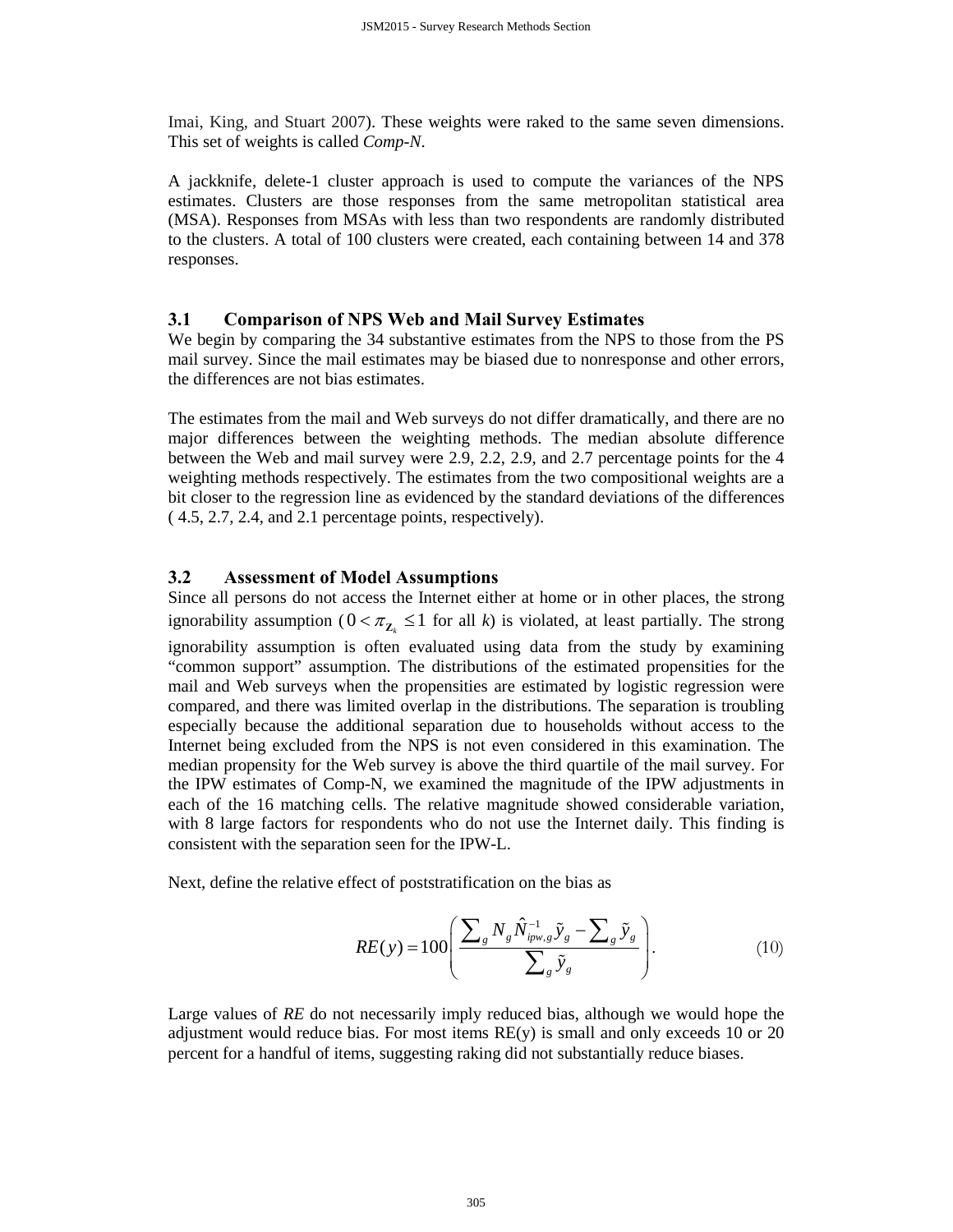Even if raking has little effect, the NPS estimates are unbiased if the outcome model holds. With poststratification, the outcome model implies that estimates of a domain within a poststratification cell have the same mean. This assumption can be studied by looking at standardized residuals estimated as

$$
\hat{\tau}_{gd} = (\overline{y}_{gd} - \overline{y}_g) / \sqrt{\hat{v}(\overline{y}_{gd} - \overline{y}_g)},
$$
\n(11)

where  $\overline{y}_{gd}$  is the estimated mean in domain *d* and poststratum *g* and  $\hat{v}(\overline{y}_{gd} - \overline{y}_{g})$  is the variance of the difference estimated using the replication scheme. It is reasonable to assume the standardized residuals are approximately normally distributed even though the outcome model does not assume normality.

A Q-Q plot of 2,105 standardized residuals for the responses to ratings of general health showed many large residuals. While the distribution of the residuals is not a direct assessment of the common mean assumption, it raises many concerns.

Variances of the Web estimates of Comp-L and Comp-N were computed. The median design effect (deff) for the Comp-L estimates was 14.9 with a mean of 48.3. These are extraordinarily large. For Comp-N, the median deff was 5.5 and mean is 6.5. The effective sample size is starkly lower than if the computations were based on variation in the weights.

#### **Discussion**

The compositional model provides a framework for some of the more popular weighting approaches used in NPS. Even though the evaluations showed there were problems with the model assumptions, the NPS estimates themselves were similar to those from the mail PS. For many uses, the estimates from the low-cost Web survey are likely to be fit-foruse. Even when this is the case, the estimates are much less precise than might be indicated by the sample size.

#### **References**

- Brackstone, G.J., and Rao, J.N.K. (1979). An investigation of raking ratio estimators. *Sankhya*, 97-114.
- Deville, J.C., Särndal, C.E., and Sautory, O. (1993). Generalized raking procedures in survey sampling. *Journal of the American Statistical Association*, *88*(423), 1013-1020.
- Ho, D., Imai,K., King, G., and Stuart, E. (2007). Matching as nonparametric preprocessing for reducing model dependence in parametric causal inference. *Political Analysis* 15, 199-236. http://gking.harvard.edu/files/abs/matchp-abs.shtml.
- Horvitz, D.G., and Thomson, D.J. (1952). A generalization of sampling without replacement from a finite universe. *Journal of the American Statistical Association* 47, 663-685.
- Lee, S. (2006). Propensity score adjustment as a weighting scheme for volunteer panel web surveys. *Journal of Official Statistics*, *22*, 329-349.
- Lee, S., and Valliant, R. (2009). Estimation for volunteer panel web surveys using propensity score adjustment and calibration adjustment. *Sociological Methods & Research,* 37, 319-343.
- Robins, J.M., Rotnitzky, A., and Zhao, L. (1994). Estimation of regression coefficients when some regressors are not always observed. *Journal of the American Statistical Association,* 89, 846- 866.